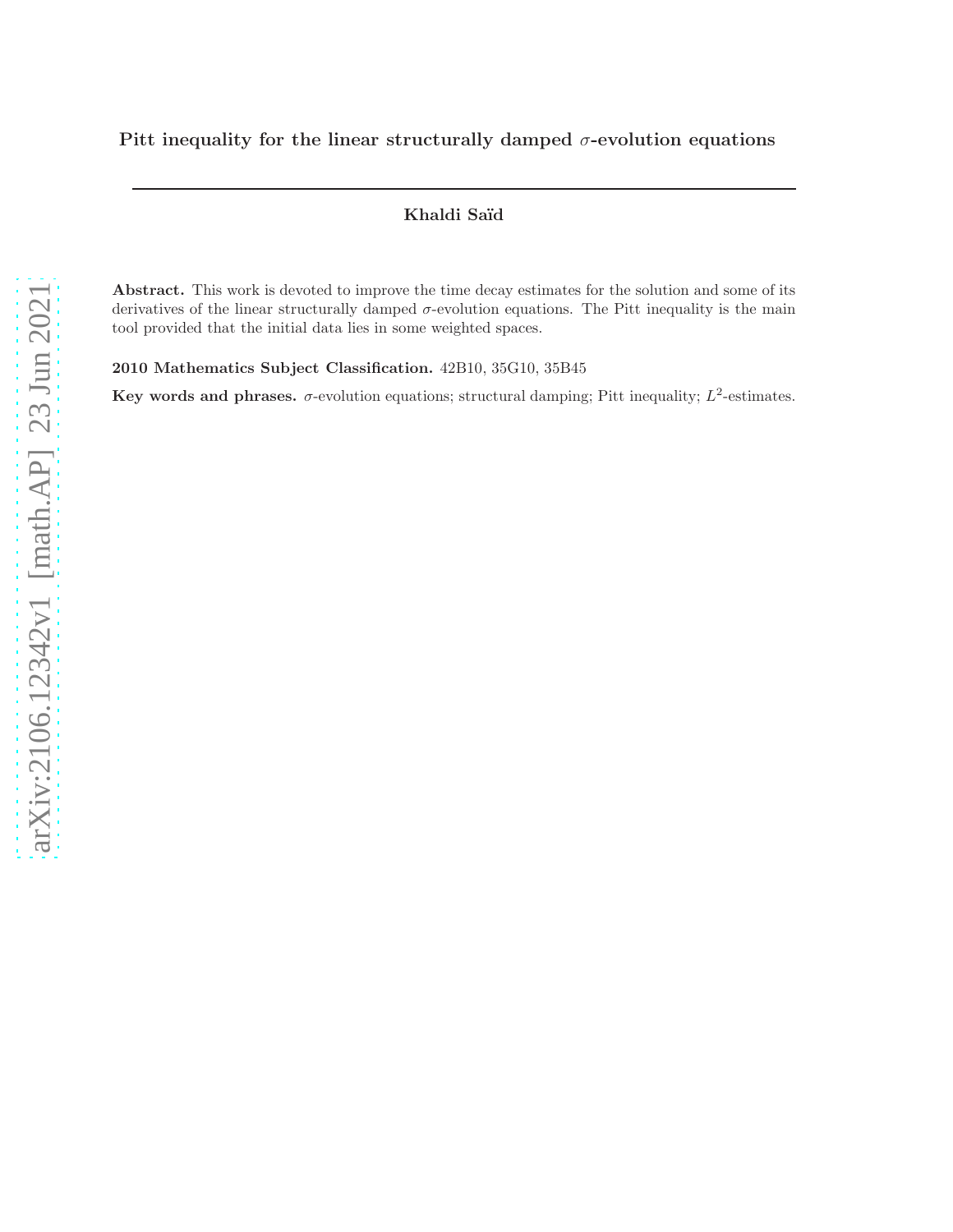# 1 Introduction and main results

Our interest in this work is to derive a new time decay estimates for the solution and some of its derivatives to the Cauchy problem for homogeneous linear  $\sigma$ -evolution equations with structural damping:

<span id="page-1-0"></span>
$$
\partial_t^2 u + (-\Delta)^\sigma u + (-\Delta)^\delta \partial_t u = 0, \ u(0, x) = u_0(x), \ \ \partial_t u(0, x) = u_1(x), \tag{1.1}
$$

where

$$
t \geq 0
$$
,  $x \in \mathbb{R}^n$ ,  $\sigma \geq 1$  and  $\delta \in \left(0, \frac{\sigma}{2}\right)$ .

First, for the ease of reading, we will use the following notations:

- For any  $x \in \mathbb{R}^n$ , by |x| we mean the usual norm in  $\mathbb{R}^n$ , i.e,  $|x| = (x_1^2 + \cdots x_n^2)^{1/2}$ , and so on for  $\xi \in \mathbb{R}^n$ .
- The fractional Laplacian operator  $(-\Delta)^a$  is defined on  $\mathbb{R}^n$  via the Fourier transform  $\mathcal F$  as follows:

<span id="page-1-1"></span>
$$
\mathcal{F}\left((-\Delta)^{a} f\right)(\xi) = |\xi|^{2a} \mathcal{F}\left(f\right)(\xi) \quad \text{ for all } \xi \in \mathbb{R}^{n}, \quad a = \sigma, \delta. \tag{1.2}
$$

- We denote  $f \lesssim g$  when there exists a constant  $C > 0$  such that  $f \leq Cg$ .
- The notation  $f \approx g$  means there exist  $c_1, c_2 > 0$  such that  $c_1 g \le f \le c_2 g$ .
- For any  $s \geq 0$  the Sobolev spaces  $H^s(\mathbb{R}^n)$  are given by:

$$
f \in H^s(\mathbb{R}^n)
$$
 iff  $||f||_{H^s(\mathbb{R}^n)} = ||(1 + |\xi|^2)^{\frac{s}{2}} \mathcal{F}(f)||_{L^2(\mathbb{R}^n)} < \infty.$ 

• For any  $m \in (1,2]$  and  $\rho \geq 0$ , the weighted Lebesgue spaces  $L^{\rho,m}(\mathbb{R}^n)$  are defined by:

$$
g \in L^{\rho,m}(\mathbb{R}^n) \quad \text{iff} \quad |||x|^{\rho}g||_{L^m(\mathbb{R}^n)} = \left(\int\limits_{\mathbb{R}^n} |x|^{\rho m} |g(x)|^m dx\right)^{1/m} < \infty.
$$

It is now known that the Cauchy problem [\(1.1\)](#page-1-0) has been widely studied, where the authors have derived some sharp linear estimates by assuming initial data in usual Sobolev or Lebesgue spaces (see for instance [\[4–](#page-6-0)[8,](#page-6-1) [10,](#page-6-2) [11\]](#page-6-3)). For the sake of clarity, we recall here the following sharp  $(L^m \cap L^2) - L^2$ linear estimates for  $(1.1)$  which are recently used in  $[12]$  (see again  $[5]$ ):

**Proposition.** [\[12\]](#page-6-4) Let  $\delta \in (0, \frac{\sigma}{2})$  in [\(1.1\)](#page-1-0) and  $m \in [1, 2)$ . The solutions u to [\(1.1\)](#page-1-0) satisfy the  $\emph{following}~(L^m \cap L^2) - L^2~\emph{estimates}$ 

$$
\|\partial_t^j (-\Delta)^{a/2} u(t, \cdot)\|_{L^2(\mathbb{R}^n)} \lesssim (1+t)^{-\frac{n}{2(\sigma-\delta)}\left(\frac{1}{m}-\frac{1}{2}\right)-\frac{a+2j(\sigma-\delta)}{2(\sigma-\delta)}} \|u_0\|_{L^m(\mathbb{R}^n)\cap H^{a+j\sigma}(\mathbb{R}^n)} + (1+t)^{-\frac{n}{2(\sigma-\delta)}\left(\frac{1}{m}-\frac{1}{2}\right)-\frac{a-2\delta}{2(\sigma-\delta)}-j} \|u_1\|_{L^m(\mathbb{R}^n)\cap H^{\max\{0, a+(j-1)\sigma\}}(\mathbb{R}^n)}
$$
(1.3)

for any  $a \ge 0$ ,  $j = 0, 1$  and  $n > \frac{2m(2\delta - a)}{2 - m}$ .

The sharpness of these estimates causes by the fact that the structural damping  $(-\Delta)^{\delta}\partial_t u$  with  $2\delta \in (0,\sigma)$  leads the roots of the full characteristic equation to be real and the so-called *diffusion* phenomena appears, for this reason the solution of  $(1.1)$  inherits the sharpness of the estimates as those for diffusion equation. The application of the above linear estimates together with Duhamel's principle and Banach fixed point theorem gives us one of the most important quantities in recent years that is the so-called critical exponent for the corresponding semi-linear Cauchy problem with power nonlinearity

$$
\partial_{tt}^{2}u + (-\Delta)^{\sigma}u + (-\Delta)^{\delta}\partial_{t}u = |u|^{p}, \ u(0,x) = u_{0}(x), \quad \partial_{t}u(0,x) = u_{1}(x), \quad p > 1. \tag{1.4}
$$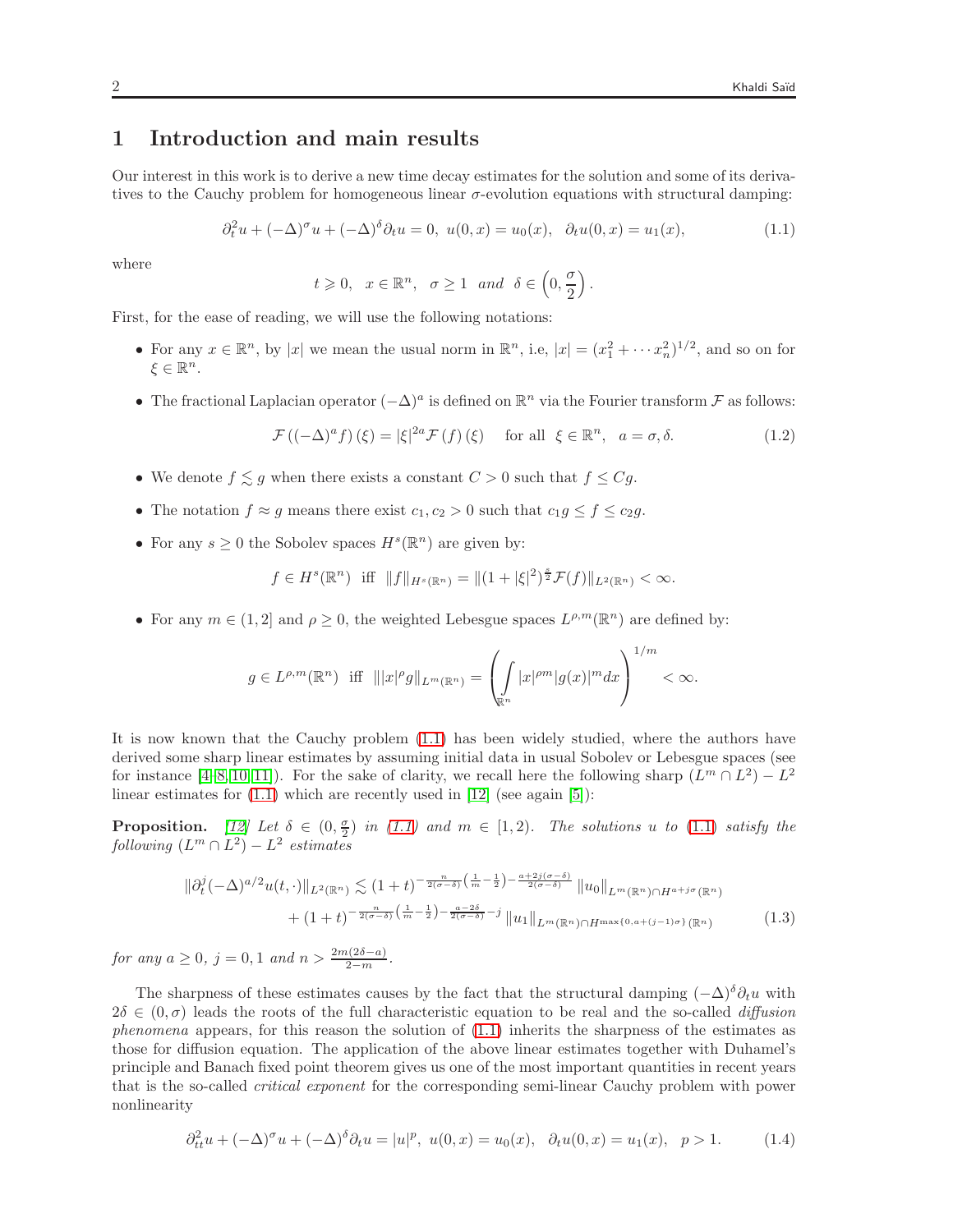The critical exponent  $p_{crit}$  can be seen as a threshold between the two behaviors of the solution, viz, a blow up (in finite time) for  $1 < p < p_{crit}$  or global existence (in time) for  $p > p_{crit}$ . This exponent is given by (see again  $[5]$ ,  $[11]$ )

$$
p_{crit}(n, m, \sigma, \delta) = 1 + \frac{2m\sigma}{n - 2m\delta}, \qquad m \in [1, 2), \tag{1.5}
$$

where the initial data are chosen as follows :

<span id="page-2-0"></span>
$$
u_0 \in H^{\sigma}(\mathbb{R}^n) \cap L^m(\mathbb{R}^n), \quad u_1 \in L^2(\mathbb{R}^n) \cap L^m(\mathbb{R}^n).
$$

From the above estimates we can see that the structural damping  $(-\Delta)^{\delta}\partial_t u$  generates an additional time decay estimates of the form  $(1+t)^{\frac{\delta}{\sigma-\delta}}$  with respect to  $u_1$  and in all the  $L^2$ -norm of the solution and some of its derivatives. This motivate us to use the Pitt's inequality to neglect this loss of decay in the  $L^2$  estimates for solutions to [\(1.1\)](#page-1-0). But this approach requires that the initial data  $(u_0, u_1)$ belong to some weighted spaces. Our main result is read as follows.

<span id="page-2-2"></span>**Theorem 1.1.** Let  $\sigma \geq 1$ ,  $2\delta \in (0, \sigma)$  in [\(1.1\)](#page-1-0). Let  $m \in (1, 2)$  and  $n > \frac{2m\delta}{m-1}$ . The solutions u to [\(1.1\)](#page-1-0) satisfy the following  $(L^m \cap L^2) - L^2$  estimates

$$
||u(t, \cdot)||_{L^{2}(\mathbb{R}^{n})} \lesssim (1+t)^{-\frac{n}{2(\sigma-\delta)}\left(\frac{1}{m}-\frac{1}{2}\right)}||u_{0}||_{L^{m}(\mathbb{R}^{n})\cap L^{2}(\mathbb{R}^{n})}\n+ (1+t)^{-\frac{n}{2(\sigma-\delta)}\left(\frac{1}{m}-\frac{1}{2}\right)}||u_{1}||_{L^{2\delta,m}(\mathbb{R}^{n})\cap L^{2}(\mathbb{R}^{n})},
$$
\n(1.6)

$$
\|(-\Delta)^{\sigma/2}u(t,\cdot)\|_{L^{2}(\mathbb{R}^{n})}\lesssim(1+t)^{-\frac{n}{2(\sigma-\delta)}\left(\frac{1}{m}-\frac{1}{2}\right)-\frac{\sigma}{2(\sigma-\delta)}}\|u_{0}\|_{L^{m}(\mathbb{R}^{n})\cap H^{\sigma}(\mathbb{R}^{n})}\n+ (1+t)^{-\frac{n}{2(\sigma-\delta)}\left(\frac{1}{m}-\frac{1}{2}\right)-\frac{\sigma}{2(\sigma-\delta)}}\|u_{1}\|_{L^{2\delta,m}(\mathbb{R}^{n})\cap L^{2}(\mathbb{R}^{n})},
$$
\n(1.7)

$$
\|\partial_t u(t,\cdot)\|_{L^2(\mathbb{R}^n)} \lesssim (1+t)^{-\frac{n}{2(\sigma-\delta)}\left(\frac{1}{m}-\frac{1}{2}\right)-1} \|u_0\|_{L^m(\mathbb{R}^n)\cap H^{\sigma}(\mathbb{R}^n)} + (1+t)^{-\frac{n}{2(\sigma-\delta)}\left(\frac{1}{m}-\frac{1}{2}\right)-1} \|u_1\|_{L^{2\delta,m}(\mathbb{R}^n)\cap L^2(\mathbb{R}^n)}.
$$
 (1.8)

In particular, the following  $L^2 - L^2$  estimates hold:

$$
||u(t, \cdot)||_{L^{2}(\mathbb{R}^{n})} \lesssim ||u_{0}||_{L^{2}(\mathbb{R}^{n})} + ||u_{1}||_{L^{2\delta, 2}(\mathbb{R}^{n}) \cap L^{2}(\mathbb{R}^{n})},
$$
\n(1.9)

$$
\|(-\Delta)^{\sigma/2}u(t,\cdot)\|_{L^{2}(\mathbb{R}^{n})}\lesssim (1+t)^{-\frac{\sigma}{2(\sigma-\delta)}}\left(\|u_{0}\|_{H^{\sigma}(\mathbb{R}^{n})}+\|u_{1}\|_{L^{2\delta,2}(\mathbb{R}^{n})\cap L^{2}(\mathbb{R}^{n})}\right),\qquad(1.10)
$$

$$
\|\partial_t u(t,\cdot)\|_{L^2(\mathbb{R}^n)} \lesssim (1+t)^{-1} \left( \|u_0\|_{H^{\sigma}(\mathbb{R}^n)} + \|u_1\|_{L^{2\delta,2}(\mathbb{R}^n)\cap L^2(\mathbb{R}^n)} \right). \tag{1.11}
$$

**Remark 1.1.** One of the nice influences of parabolic like structural damping  $(-\Delta)^{\delta}\partial_t u$  is that the weight function  $|x|^{2\delta}$  depends on the parameter  $\delta$ . In other words, when  $u_0 \in H^{\sigma}(\mathbb{R}^n) \cap L^m(\mathbb{R}^n)$  and  $u_1 \in L^{2\delta,m}(\mathbb{R}^n) \cap L^2(\mathbb{R}^n)$  this hints us that the above decay estimates are really better than those in Proposition [1](#page-1-1) and are the same as those of the following diffusion equation, see for instance [\[7\]](#page-6-6):

<span id="page-2-1"></span>
$$
\partial_t v + (-\Delta)^{\sigma - \delta} v = 0, \ v(0, x) = v_0(x),
$$

with suitable initial data  $v_0$ .

Remark 1.2. The application of Pitt inequality gives us not only a better decay estimates, but also reduce the range of space dimension n as follows  $\frac{2m\delta}{m-1} < n$ . This bound is less than  $\frac{4m\delta}{2-m}$  in Proposition [1](#page-1-1) if and only if  $m \in \left[\frac{4}{3}, 2\right)$ . Whereas if  $m \in \left(1, \frac{4}{3}\right]$  then  $\frac{4m\delta}{2-m} \leq \frac{2m\delta}{m-1}$ .

**Remark 1.3.** We have seen that the admissible data spaces in  $(1.6)-(1.8)$  $(1.6)-(1.8)$  are taken as follows:

$$
u_0 \in H^{\sigma}(\mathbb{R}^n) \cap L^m(\mathbb{R}^n), \quad u_1 \in L^2(\mathbb{R}^n) \cap L^{2\delta, m}(\mathbb{R}^n), \quad m \in (1, 2].
$$

But, we can also obtain another better decay estimates with respect to  $u_0$  if we choose the initial data as

$$
u_0 \in H^{\sigma}(\mathbb{R}^n) \cap L^{2\delta,m}(\mathbb{R}^n), \ \ u_1 \in L^2(\mathbb{R}^n) \cap L^{2\delta,m}(\mathbb{R}^n), \ \ m \in (1,2],
$$

which motivates us to write the following corollary.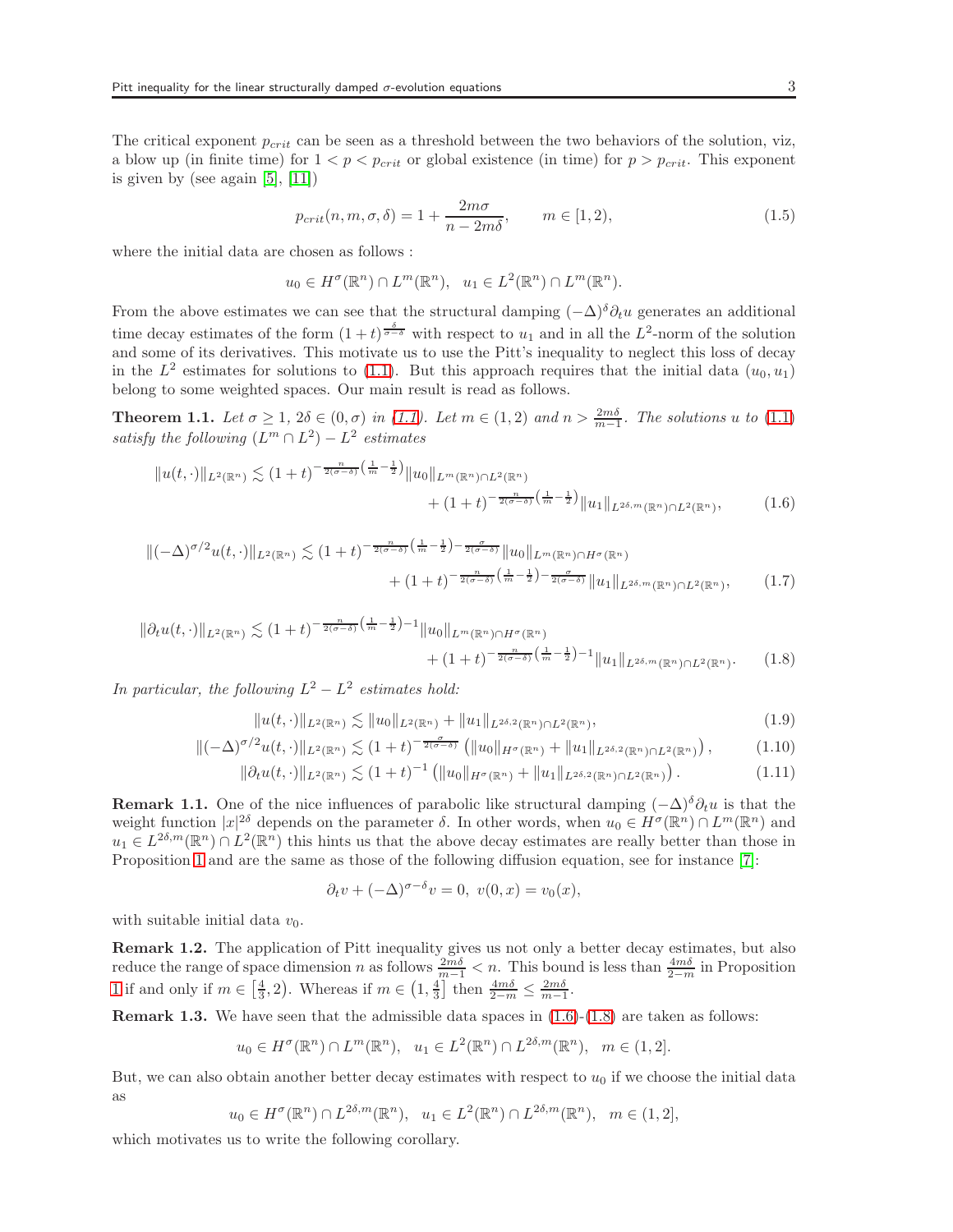**Corollary.** Let  $\sigma \geq 1$ ,  $2\delta \in (0, \sigma)$  in [\(1.1\)](#page-1-0). Let  $m \in (1, 2)$  and  $n > \frac{2m\delta}{m-1}$ . The solutions u to [\(1.1\)](#page-1-0) satisfy the following  $(L^m \cap L^2) - L^2$  estimates

$$
||u(t,\cdot)||_{L^2(\mathbb{R}^n)} \lesssim (1+t)^{-\frac{n}{2(\sigma-\delta)}\left(\frac{1}{m}-\frac{1}{2}\right)-\frac{\delta}{\sigma-\delta}}||u_0||_{L^{2\delta,m}(\mathbb{R}^n)\cap L^2(\mathbb{R}^n)} + (1+t)^{-\frac{n}{2(\sigma-\delta)}\left(\frac{1}{m}-\frac{1}{2}\right)}||u_1||_{L^{2\delta,m}(\mathbb{R}^n)\cap L^2(\mathbb{R}^n)},
$$

$$
\|(-\Delta)^{\sigma/2}u(t,\cdot)\|_{L^{2}(\mathbb{R}^{n})}\lesssim(1+t)^{-\frac{n}{2(\sigma-\delta)}\left(\frac{1}{m}-\frac{1}{2}\right)-\frac{\sigma+2\delta}{2(\sigma-\delta)}}\|u_{0}\|_{L^{2\delta,m}(\mathbb{R}^{n})\cap H^{\sigma}(\mathbb{R}^{n})}\n+ (1+t)^{-\frac{n}{2(\sigma-\delta)}\left(\frac{1}{m}-\frac{1}{2}\right)-\frac{\sigma}{2(\sigma-\delta)}}\|u_{1}\|_{L^{2\delta,m}(\mathbb{R}^{n})\cap L^{2}(\mathbb{R}^{n})},
$$

$$
\|\partial_t u(t,\cdot)\|_{L^2(\mathbb{R}^n)} \lesssim (1+t)^{-\frac{n}{2(\sigma-\delta)}\left(\frac{1}{m}-\frac{1}{2}\right)-1-\frac{\delta}{\sigma-\delta}} \|u_0\|_{L^{2\delta,m}(\mathbb{R}^n)\cap H^{\sigma}(\mathbb{R}^n)} + (1+t)^{-\frac{n}{2(\sigma-\delta)}\left(\frac{1}{m}-\frac{1}{2}\right)-1} \|u_1\|_{L^{2\delta,m}(\mathbb{R}^n)\cap L^2(\mathbb{R}^n)}.
$$

In particular, the following  $L^2 - L^2$  estimates hold:

$$
||u(t, \cdot)||_{L^{2}(\mathbb{R}^{n})} \lesssim (1+t)^{-\frac{\delta}{\sigma-\delta}}||u_{0}||_{L^{2\delta,2}(\mathbb{R}^{n})\cap L^{2}(\mathbb{R}^{n})} + ||u_{1}||_{L^{2\delta,2}(\mathbb{R}^{n})\cap L^{2}(\mathbb{R}^{n})},
$$
  

$$
||(-\Delta)^{\sigma/2}u(t, \cdot)||_{L^{2}(\mathbb{R}^{n})} \lesssim (1+t)^{-\frac{\sigma+2\delta}{2(\sigma-\delta)}}||u_{0}||_{L^{2\delta,2}(\mathbb{R}^{n})\cap H^{\sigma}(\mathbb{R}^{n})} + (1+t)^{-\frac{\sigma}{2(\sigma-\delta)}}||u_{1}||_{L^{2\delta,2}(\mathbb{R}^{n})\cap L^{2}(\mathbb{R}^{n})},
$$
  

$$
||\partial_{t}u(t, \cdot)||_{L^{2}(\mathbb{R}^{n})} \lesssim (1+t)^{-1-\frac{\delta}{\sigma-\delta}}||u_{0}||_{L^{2\delta,2}(\mathbb{R}^{n})\cap H^{\sigma}(\mathbb{R}^{n})} + (1+t)^{-1}||u_{1}||_{L^{2\delta,2}(\mathbb{R}^{n})\cap L^{2}(\mathbb{R}^{n})}.
$$

**Remark 1.4.** We can also use the Pitt inequality to obtain a better  $(L^m \cap L^2) - L^2$  estimates for the solution and some of its derivatives to the homogeneous linear  $\sigma$ -evolution equations with structural damping, where  $\delta \in (\frac{\sigma}{2}, \sigma)$ . In this case, the space dimension n will satisfies the condition  $n > \frac{m\sigma}{m-1}$ instead of  $n > \frac{2m\sigma}{2-m}$ , see for instance [\[4\]](#page-6-0), [\[12\]](#page-6-4). Moreover, the initial data  $(u_0, u_1)$  are chosen as follows:

$$
u_0 \in H^{2\delta}(\mathbb{R}^n) \cap L^{\sigma,m}(\mathbb{R}^n), \quad u_1 \in L^2(\mathbb{R}^n) \cap L^{\sigma,m}(\mathbb{R}^n), \quad m \in (1,2].
$$

The remaining part of this paper is organized as follows: In Section [2](#page-3-0) we recall two important tools. Section [3](#page-4-0) is devoted to prove Theorem [1.1](#page-2-2) and we closed it by mentioning some of our future studies.

## <span id="page-3-0"></span>2 Preliminaries

The following Pitt inequality is very important and it is a generalization of the well-known Hausdorff-Young inequality. It reads as follows.

**Lemma 2.1.**  $\left[1, 2\right]$  $\left[1, 2\right]$  $\left[1, 2\right]$  Let  $1 < r_2 \leq r_1 < \infty$ ,  $s_1 \geq 0$ ,  $s_2 \geq 0$  and  $n \geq 1$ . There is  $c > 0$  such that

$$
|\xi|^{-s_1} \mathcal{F}(f) \|_{L^{r_1}(\mathbb{R}^n)} \le c \| |x|^{s_2} f \|_{L^{r_2}(\mathbb{R}^n)} \quad \text{for all } f \in \mathcal{S}(\mathbb{R}^n). \tag{2.1}
$$

where

$$
r_1s_1 < n
$$
,  $\frac{r_2s_2}{r_2-1} < n$ ,  $s_1 = s_2 + n\left(\frac{1}{r_1} + \frac{1}{r_2} - 1\right)$ .

**Remark 2.1.** When  $s_1 = s_2 = 0$  and  $\frac{1}{r_1} + \frac{1}{r_2} = 1$ , the Pitt inequality becomes the standard Hausdorff-Young inequality:

<span id="page-3-1"></span> $\|\mathcal{F}(f)\|_{L^{r_1}(\mathbb{R}^n)} \lesssim \|f\|_{L^{r_2}(\mathbb{R}^n)}$  for all  $f \in \mathcal{S}(\mathbb{R}^n)$  $(2.2)$ 

A direct application of Hölder's inequality gives.

 $\|$ 

**Lemma 2.2.** [\[9\]](#page-6-9) Let  $n \geq 1$ ,  $1 \leq m \leq 2$  and  $\frac{1}{m} + \frac{1}{m'} = 1$ . Then it holds that

$$
||fg||_{L^{2}(\mathbb{R}^{n})} \leq ||f||_{L^{\frac{2m}{2-m}}(\mathbb{R}^{n})} ||g||_{L^{m'}(\mathbb{R}^{n})}.
$$
\n(2.3)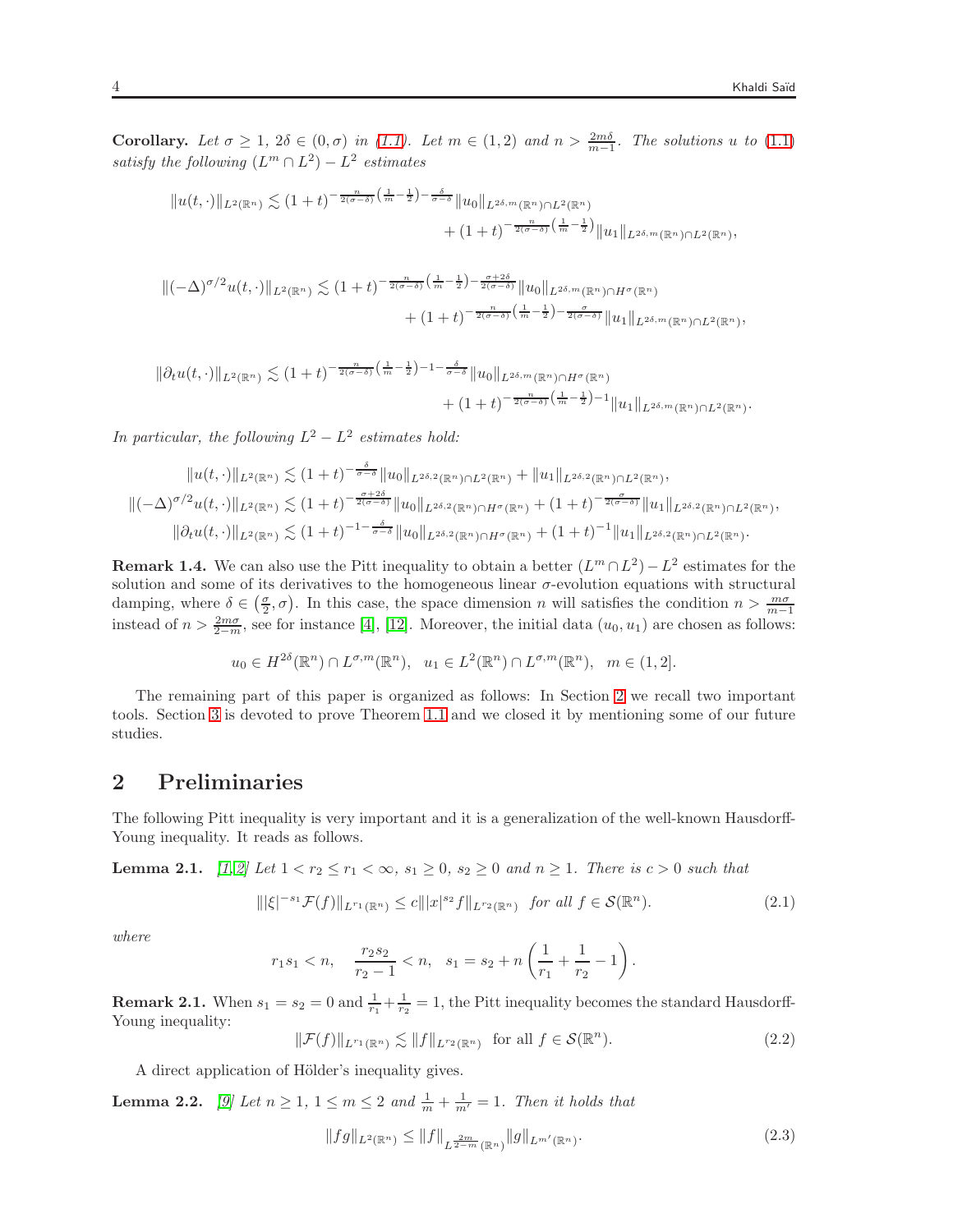Proof. We have by the Hölder's inequality

$$
||fg||_{L^{2}(\mathbb{R}^{n})}^{2} = ||f^{2}g^{2}||_{L^{1}(\mathbb{R}^{n})} \leq ||f^{2}||_{L^{q}(\mathbb{R}^{n})}||g^{2}||_{L^{m'/2}(\mathbb{R}^{n})}
$$

provided that

$$
\frac{1}{q} + \frac{1}{\frac{m'}{2}} = 1 \quad i.e, \quad q = \frac{m}{2 - m}.
$$

Hence, we deduce

$$
||fg||_{L^2(\mathbb{R}^n)} \leq ||f||_{L^{2q}(\mathbb{R}^n)} ||g||_{L^{m'}(\mathbb{R}^n)}.
$$

Now, we have all the basic tools to prove our result.

# <span id="page-4-0"></span>3 Proof of Theorem [1.1](#page-2-2)

First, we need to know the formal representation of solutions. By applying the partial Fourier transform  $Fu(t, x) := \hat{u}(t, \xi)$  to [\(1.1\)](#page-1-0) we obtain the following second order differential equation :

$$
\partial_t^2 \hat{u} + |\xi|^{2\delta} \partial_t \hat{u} + |\xi|^{2\sigma} \hat{u} = 0, \ \hat{u}(0,\xi) = \hat{u}_0(\xi), \ \partial_t \hat{u}(0,\xi) = \hat{u}_1(\xi).
$$

A simple calculation leads to the formal solution as follows:

<span id="page-4-1"></span>
$$
\partial_t^i |\xi|^a \hat{u}(t,\xi) = |\xi|^a \frac{\lambda_1 \lambda_2^i e^{\lambda_2 t} - \lambda_2 \lambda_1^i e^{\lambda_1 t}}{\lambda_1 - \lambda_2} \hat{u}_0(\xi) + |\xi|^a \frac{\lambda_1^i e^{\lambda_1 t} - \lambda_2^i e^{\lambda_2 t}}{\lambda_1 - \lambda_2} \hat{u}_1(\xi)
$$
(3.1)

where  $i \in \{0,1\}$ ,  $a \ge 0$ . The roots  $\lambda_1$ ,  $\lambda_2$  of the characteristic equation are given by

$$
\lambda_{1,2} := \lambda_{1,2}(\xi) = \frac{-|\xi|^{2\delta} \pm \sqrt{|\xi|^{4\delta} - 4|\xi|^{2\sigma}}}{2}
$$

and behave like

<span id="page-4-2"></span>
$$
\begin{cases} \lambda_1 \approx -|\xi|^{2(\sigma-\delta)}, \ \lambda_2 \approx -|\xi|^{2\delta}, \ \lambda_1 - \lambda_2 \approx |\xi|^{2\delta} & \text{as } |\xi| \to 0, \\ \Re \lambda_{1,2} = -\frac{|\xi|^{2\delta}}{2}, \ \Im \lambda_{1,2} = \pm |\xi|^{\sigma}, \ \Im(\lambda_1 - \lambda_2) \approx |\xi|^{\sigma} & \text{as } |\xi| \to \infty. \end{cases}
$$
\n(3.2)

*Proof.* In order to prove [\(1.6\)](#page-2-0)-[\(1.8\)](#page-2-1), we derive  $L^m - L^2$  estimates for small frequencies and  $L^2 - L^2$ estimates for large frequencies. Here, we note that the linear estimates for small frequencies give us the type of decay rate which is polynomial, while the linear estimates for small frequencies give us an exponential decay together with a suitable regularities of initial data. This explains why we use the following decomposition of the formal solution [\(3.1\)](#page-4-1):

$$
\partial_t^i |\xi|^a \hat{u}(t,\xi) = \partial_t^i |\xi|^a \chi(\xi) \hat{u}(t,\xi) + \partial_t^i |\xi|^a (1 - \chi(\xi)) \hat{u}(t,\xi),
$$

where  $\chi$  is a smooth cut-off function satisfies  $\chi(\xi) = 1$  when  $|\xi| \to 0$  and  $1 - \chi(\xi) = 1$  when  $|\xi| \to \infty$ . Using the asymptotic behavior of the characteristics roots [\(3.2\)](#page-4-2) we may estimates the low frequency part of the solution as follows :

$$
\begin{split} \|\partial_t^i |\xi|^a \chi(\xi) \hat{u}(t,\xi) \|_{L^2} &\lesssim \left\| |\xi|^a \frac{\lambda_1 \lambda_2^i e^{\lambda_2 t} - \lambda_2 \lambda_1^i e^{\lambda_1 t}}{\lambda_1 - \lambda_2} \chi(\xi) \hat{u}_0(\xi) \right\|_{L^2} \\ &\qquad \qquad + \left\| |\xi|^a \frac{\lambda_1^i e^{\lambda_1 t} - \lambda_2^i e^{\lambda_2 t}}{\lambda_1 - \lambda_2} \chi(\xi) \hat{u}_1(\xi) \right\|_{L^2} \\ &\lesssim \left\| |\xi|^{a + 2(\sigma + \delta(i-2))} e^{-|\xi|^{2\delta} t} \chi(\xi) \hat{u}_0(\xi) \right\|_{L^2} + \left\| |\xi|^{a + 2i(\sigma - \delta)} e^{-|\xi|^{2(\sigma - \delta)} t} \chi(\xi) \hat{u}_0(\xi) \right\|_{L^2} \\ &\qquad \qquad + \left\| |\xi|^{a + 2i(\sigma - \delta)} e^{-|\xi|^{2(\sigma - \delta)} t} |\xi|^{-2\delta} \chi(\xi) \hat{u}_1(\xi) \right\|_{L^2} + \left\| |\xi|^{a + 2i\delta} e^{-|\xi|^{2\delta} t} |\xi|^{-2\delta} \chi(\xi) \hat{u}_1(\xi) \right\|_{L^2} . \end{split}
$$

 $\Box$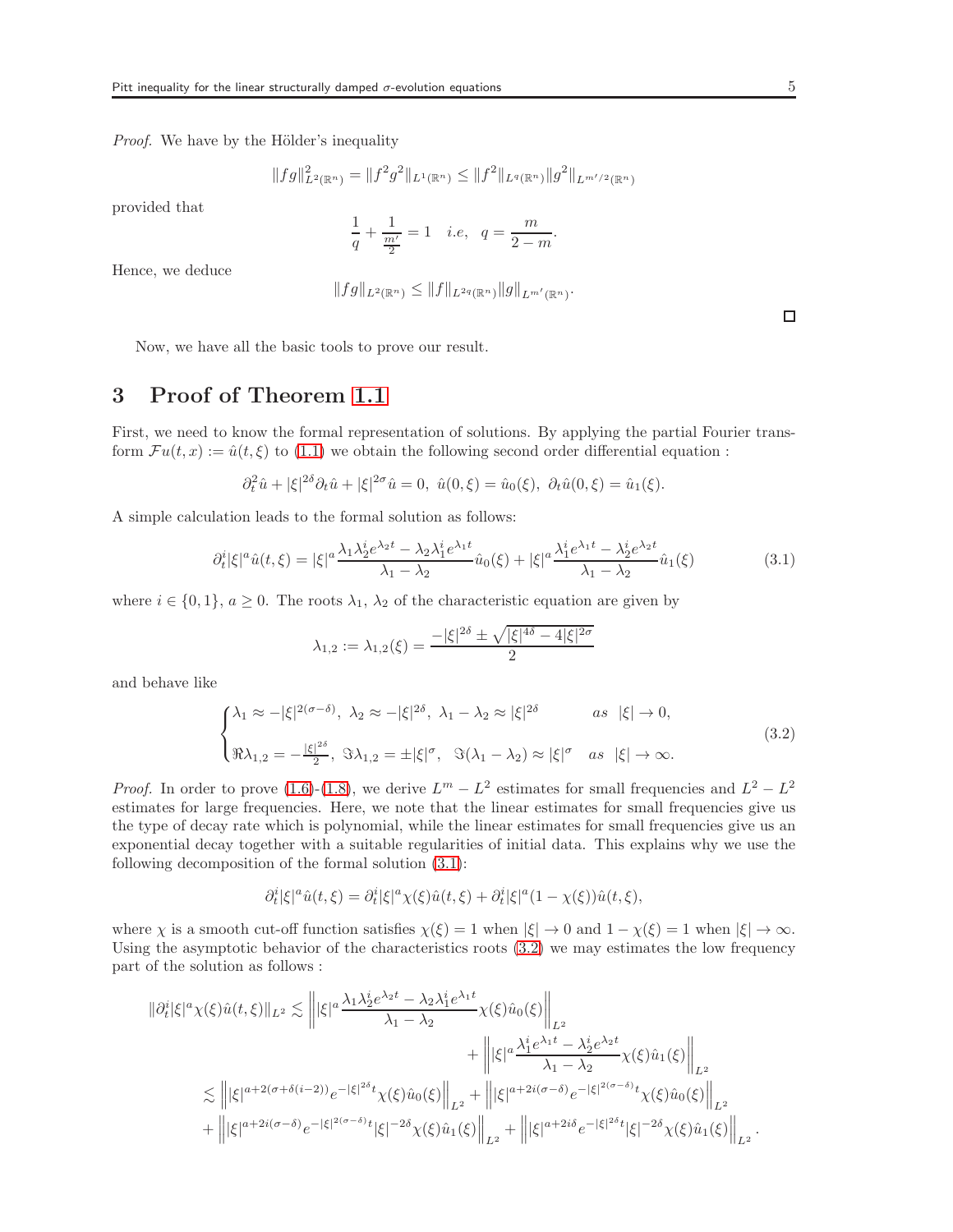Now, we use the Hausdorff-Young inequality from [\(2.2\)](#page-3-1) we have

$$
\left\||\xi|^{a+2(\sigma+\delta(i-2))}e^{-|\xi|^{2\delta}t}\chi(\xi)\hat{u}_0(\xi)\right\|_{L^2}\lesssim \left\||\xi|^{a+2(\sigma+\delta(i-2))}e^{-|\xi|^{2\delta}t}\chi(\xi)\right\|_{L^{\frac{2m}{2-m}}}\left\|\hat{u}_0(\xi)\right\|_{L^{m'}}.
$$

To estimate the middle norm we proceed as follows:

$$
\left\| |\xi|^{a+2(\sigma+\delta(i-2))} e^{-|\xi|^{2\delta}t} \chi(\xi) \right\|_{L^{\frac{2m}{2-m}}} = \left\| |\xi|^{a+2(\sigma+\delta(i-2))} e^{-(1+t)|\xi|^{2\delta}} e^{|\xi|^{2\delta}} \chi(\xi) \right\|_{L^{\frac{2m}{2-m}}}.
$$
  

$$
\lesssim \left\| |\xi|^{a+2(\sigma+\delta(i-2))} e^{-(1+t)|\xi|^{2\delta}} \chi(\xi) \right\|_{L^{\frac{2m}{2-m}}}.
$$

We have for  $R = |\xi|$ 

$$
\left\| |\xi|^{a+2(\sigma+\delta(i-2))} e^{-(1+t)|\xi|^{2\delta}} \chi(\xi) \right\|_{L^{\frac{2m}{2-m}}}^{\frac{2m}{2-m}} = \int\limits_{\mathbb{R}^n} |\xi|^{(a+2(\sigma+\delta(i-2)))\frac{2m}{2-m}} e^{-\frac{2m}{2-m}(1+t)|\xi|^{2\delta}} d\xi
$$
  

$$
\lesssim \int\limits_0^\infty R^{(a+2(\sigma+\delta(i-2)))\frac{2m}{2-m}+n-1} e^{-\frac{2m}{2-m}(1+t)R^{2\delta}} dR.
$$

By taking the change of variable  $z = (\frac{2m}{2-m}(1+t))^{1/2\delta}R$  we obtain

$$
\int_{0}^{\infty} R^{(a+2(\sigma+\delta(i-2)))\frac{2m}{2-m}+n-1} e^{-\frac{2m}{2-m}(1+t)R^{2\delta}} dR \lesssim (1+t)^{-\frac{n}{2\delta}\left(\frac{1}{m}-\frac{1}{2}\right)-\frac{a+2(\sigma+\delta(i-2))}{2\delta}}.
$$

Hence we conclude

$$
\left\| |\xi|^{a+2(\sigma+\delta(i-2))} e^{-|\xi|^{2\delta}t} \chi(\xi) \hat{u}_0(\xi) \right\|_{L^2} \lesssim (1+t)^{-\frac{n}{2\delta} \left( \frac{1}{m} - \frac{1}{2} \right) - \frac{a+2(\sigma+\delta(i-2))}{2\delta}} \|u_0\|_{L^m},
$$

similarly we can also prove

$$
\left\||\xi|^{a+2i(\sigma-\delta)}e^{-|\xi|^{2(\sigma-\delta)}t}\hat{u}_0(\xi)\right\|_{L^2}\lesssim (1+t)^{-\frac{n}{2(\sigma-\delta)}\left(\frac{1}{m}-\frac{1}{2}\right)-\frac{a+2i(\sigma-\delta)}{2(\sigma-\delta)}}\|u_0\|_{L^m}.
$$

For the remaining norms with respect to  $u_1$ , we use the Pitt inequality instead of the Hausdorff-Young inequality, this is the crucial point

$$
\left\| |\xi|^{a+2i(\sigma-\delta)} e^{-|\xi|^{2(\sigma-\delta)}t} |\xi|^{-2\delta} \hat{u}_1(\xi) \right\|_{L^2} \lesssim \left\| |\xi|^{a+2i(\sigma-\delta)} e^{-|\xi|^{2(\sigma-\delta)}t} \right\|_{L^{\frac{2m}{2-m}}} \|\xi|^{-2\delta} \hat{u}_1(\xi) \|_{L^{m'}}.
$$
  

$$
\lesssim (1+t)^{-\frac{n}{2(\sigma-\delta)}\left(\frac{1}{m}-\frac{1}{2}\right)-\frac{a+2i(\sigma-\delta)}{2(\sigma-\delta)}} \| |x|^{2\delta} u_1 \|_{L^m},
$$

and

$$
\left\||\xi|^{a+2i\delta}e^{-|\xi|^{2\delta}t}|\xi|^{-2\delta}\hat{u}_1(\xi)\right\|_{L^2}\lesssim (1+t)^{-\frac{n}{2\delta}\left(\frac{1}{m}-\frac{1}{2}\right)-\frac{a+2i\delta}{2\delta}}\||x|^{2\delta}u_1\|_{L^m}.
$$

Here the above last estimates hold if and only if from the Pitt inequality:

$$
\frac{2\delta m}{m-1} < n \ \text{and} \ \frac{1}{m} + \frac{1}{m'}, \ \ m \in (1, 2).
$$

Finally, by the formula of Parseval-Plancherel we can conclude the desired estimates for small frequencies

$$
\|\partial_t^i (-\Delta)^{a/2} \chi(\cdot) u(t, \cdot)\|_{L^2} \lesssim (1+t)^{-\frac{1}{2(\sigma-\delta)}\left(\frac{1}{m}-\frac{1}{2}\right)-\frac{a+2i(\sigma-\delta)}{2(\sigma-\delta)}} \left(\|u_0\|_{L^m} + \| |x|^{2\delta} u_1\|_{L^m}\right).
$$

For large frequencies, we can obtain the same  $L^2 - L^2$  estimates as in [\[12\]](#page-6-4):

$$
\|\partial_t^i (-\Delta)^{a/2} (1-\chi(\cdot))u(t,\cdot)\|_{L^2} \lesssim e^{-t} \left( \|u_0\|_{H^{a+i\sigma}} + \|u_1\|_{H^{\max\{a+(i-1)\sigma,0\}}} \right).
$$

For the  $L^2 - L^2$  linear estimates in small frequencies we can proceed as above, this concludes the proof of Theorem [1.1.](#page-2-2) $\Box$